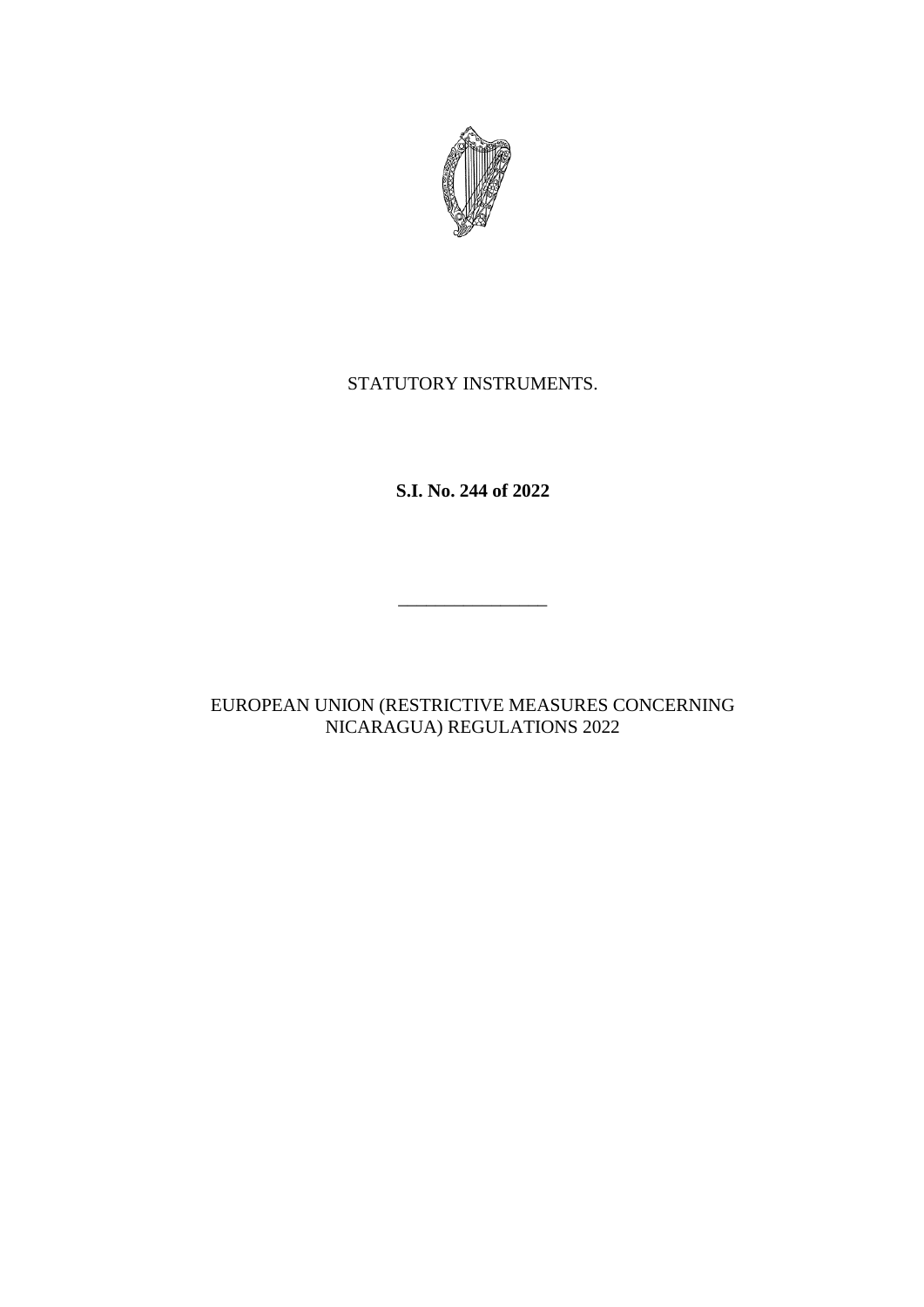### S.I. No. 244 of 2022

### EUROPEAN UNION (RESTRICTIVE MEASURES CONCERNING NICARAGUA) REGULATIONS 2022

I, LEO VARADKAR, Minister for Enterprise, Trade and Employment in exercise of the powers conferred on me by section 3 of the European Communities Act 1972 (No. 27 of 1972) and for the purpose of giving full effect to Council Regulation (EU)  $2019/1716$  of 14 October  $2019<sup>1</sup>$ , as amended, hereby make the following regulations:

1. These Regulations may be cited as the European Union (Restrictive Measures concerning Nicaragua) Regulations 2022.

2. (1) In these Regulations "Council Regulation" means Council Regulation  $(EU)$  2019/1716 of 14 October 2019<sup>1</sup> as amended by the European acts specified in Schedule 1.

(2) A word or expression which is used in these Regulations and which is also used in the Council Regulation has, unless the context otherwise requires, the same meaning in these Regulations as it has in the Council Regulation.

3. (1) A person who contravenes a provision of the Council Regulation specified in Schedule 2 shall be guilty of an offence.

4. Notwithstanding Regulation 3, a person who has received an authorisation under Article 3(1), 4(1), 5(1) or  $6(1)$  of the Council Regulation may, subject to compliance with the terms and conditions of such authorisation, do such of the things as are so authorised.

- 5. A person who is guilty of an offence under Regulation 3 shall be liable
	- (*a*) on summary conviction, to a class A fine or to imprisonment for a term not exceeding 12 months or both, or
	- (*b*) on conviction on indictment, to a fine not exceeding  $\epsilon$ 500,000 or to imprisonment for a term not exceeding 3 years or both.

6. A competent authority in the State, following such consultation as it considers necessary with other competent authorities, for the purposes of the administration and enforcement of the Council Regulation or these Regulations, may give in writing such directions to a person as it sees fit.

 $1$  OJ L 262 15.10.19, p.1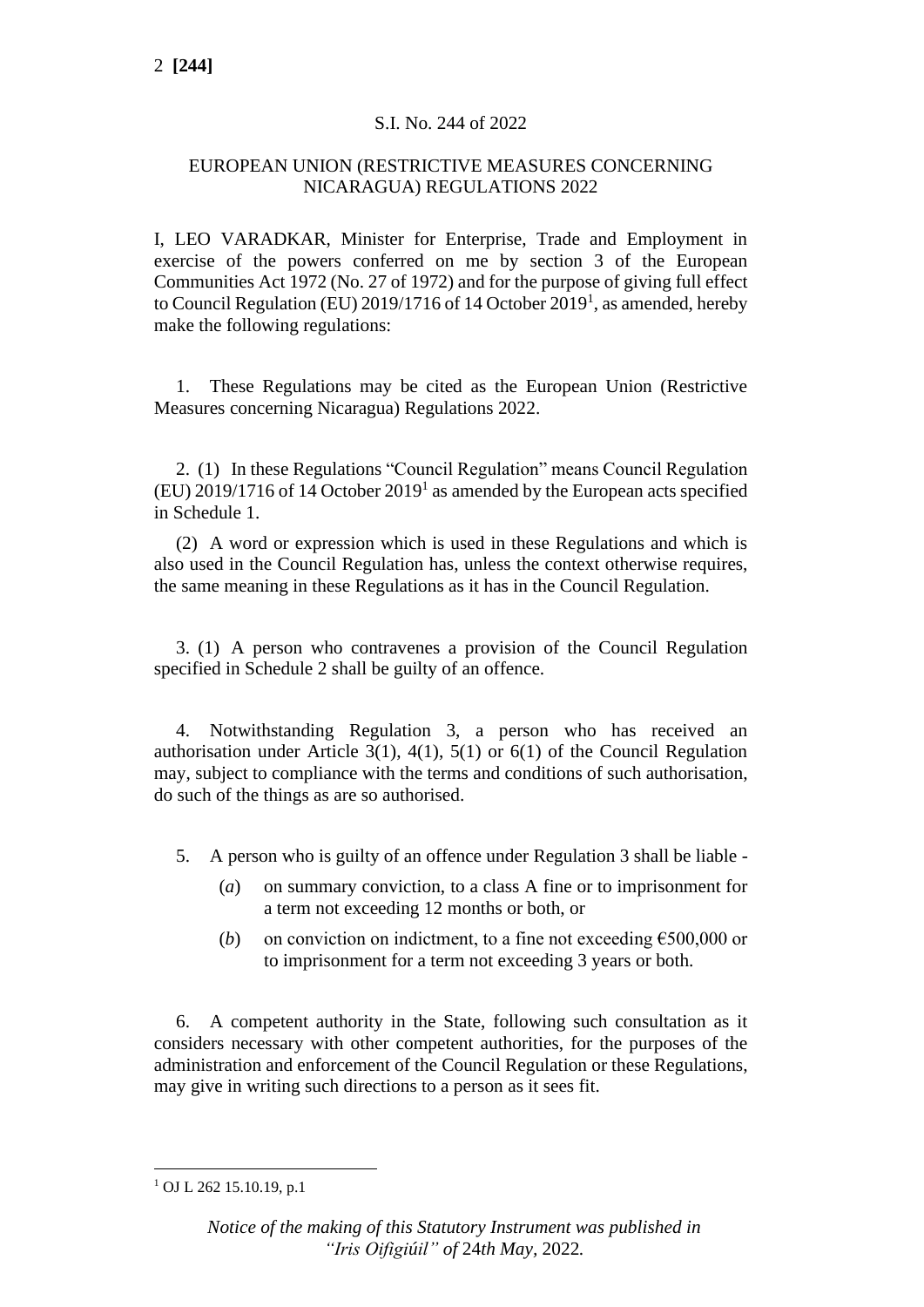7. A person who fails to comply with a direction given under Regulation 6 within the time specified in the direction shall be guilty of an offence and shall be liable on summary conviction to a class A fine or to imprisonment for a term not exceeding 6 months or both.

8. Where an offence under these Regulations is committed by a body corporate and is proved to have been so committed with the consent or connivance of or to be attributable to any neglect on the part of any person, being a director, manager, secretary or other officer of the body corporate, or a person who was purporting to act in such capacity, that person shall, as well as the body corporate, be guilty of an offence and shall be liable to be proceeded against and punished as if he or she were guilty of the first-mentioned offence.

9. (1) Proceedings for an offence under these Regulations in relation to an act committed outside the State may be taken in any place in the State and the offence may for all incidental purposes be treated as having been committed in that place.

(2) Where a person is charged with an offence referred to in paragraph (1), no further proceedings in the matter (other than any remand in custody or on bail) may be taken except by or with the consent of the Director of Public Prosecutions.

- (3) In proceedings for an offence referred to in paragraph (1),
	- (*a*) a certificate purporting to be signed by an officer of the Department of Foreign Affairs and stating that a passport was issued by that Department to a person on a specified date, and
	- (*b*) a certificate that is signed by an officer of the Minister for Justice and stating that, to the best of the officer's knowledge and belief, the person has not ceased to be an Irish citizen,

is evidence that the person was an Irish citizen on the date on which the offence is alleged to have been committed, and is taken to have been signed by the person purporting to have signed it, unless the contrary is shown.

(4) A person who has been acquitted or convicted of an offence in a place outside the State shall not be proceeded against for an offence under these Regulations in relation to an act committed outside the State consisting of the conduct, or substantially the same conduct, that constituted the offence of which the person has been acquitted or convicted.

10. European Union (Restrictive Measures concerning Nicaragua) Regulations 2021 (S.I. No. 572 of 2021) are revoked.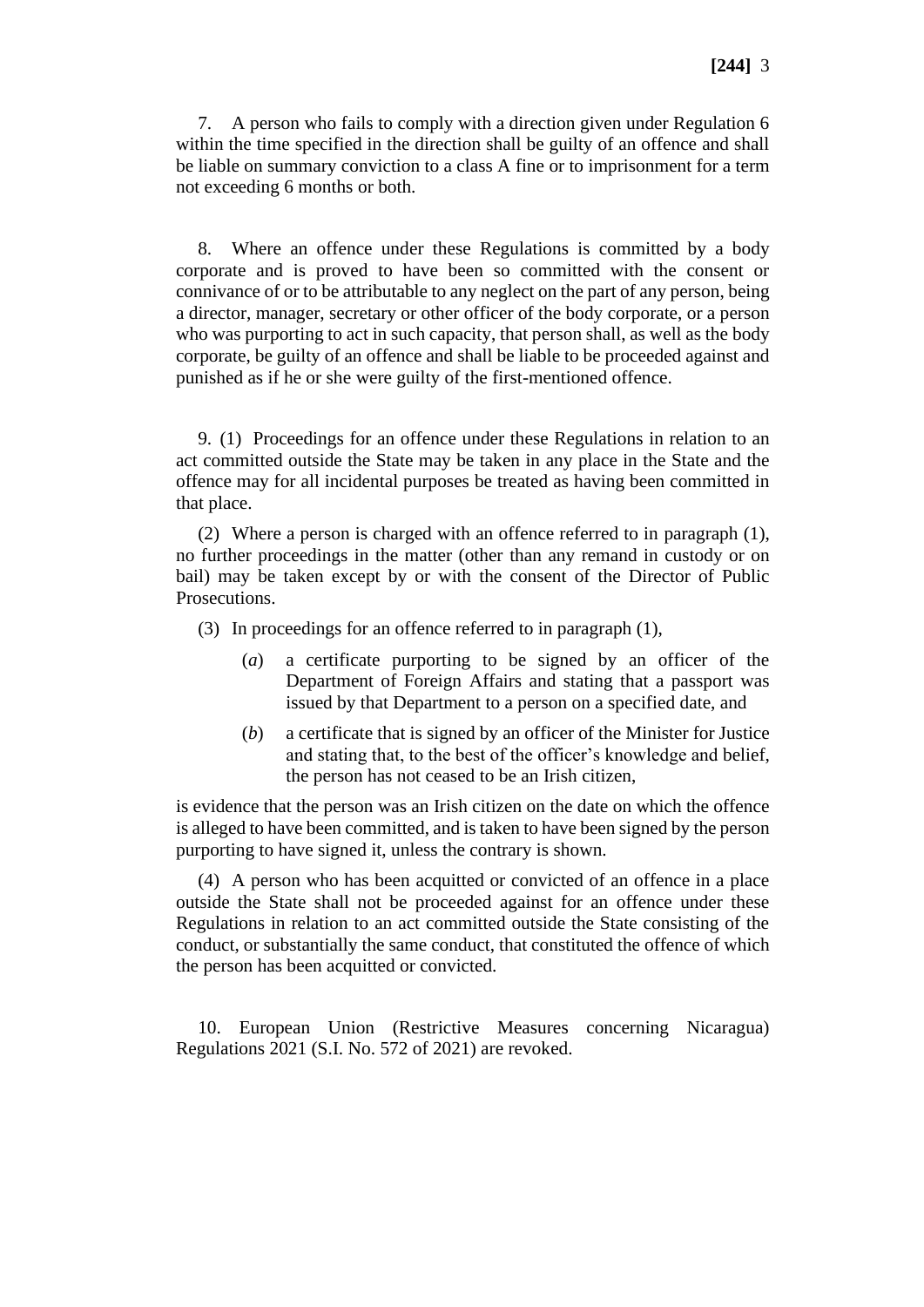# **Schedule 1 Council Regulation**

- 1. Council Implementing Regulation (EU) 2020/606 of 4 May 2020<sup>2</sup>
- 2. Council Implementing Regulation (EU) 2021/1276 of 30 July 2021<sup>3</sup>
- 3. Council Implementing Regulation (EU) 2022/22 of 10 January 2022<sup>4</sup>

## **Schedule 2**

# **Contravention of Provision of Council Regulation**

Article  $2(1)$  or  $(2)$ Article 8 Article 9



GIVEN under my Official Seal, 12 May, 2022.

LEO VARADKAR, Minister for Enterprise, Trade and Employment..

<sup>2</sup> OJ L 139, 4.5.2020, p.1

<sup>3</sup> OJ L 277I, 2.8.2021, p.12

<sup>4</sup> OJ L 5I, 10.1.2022, p.4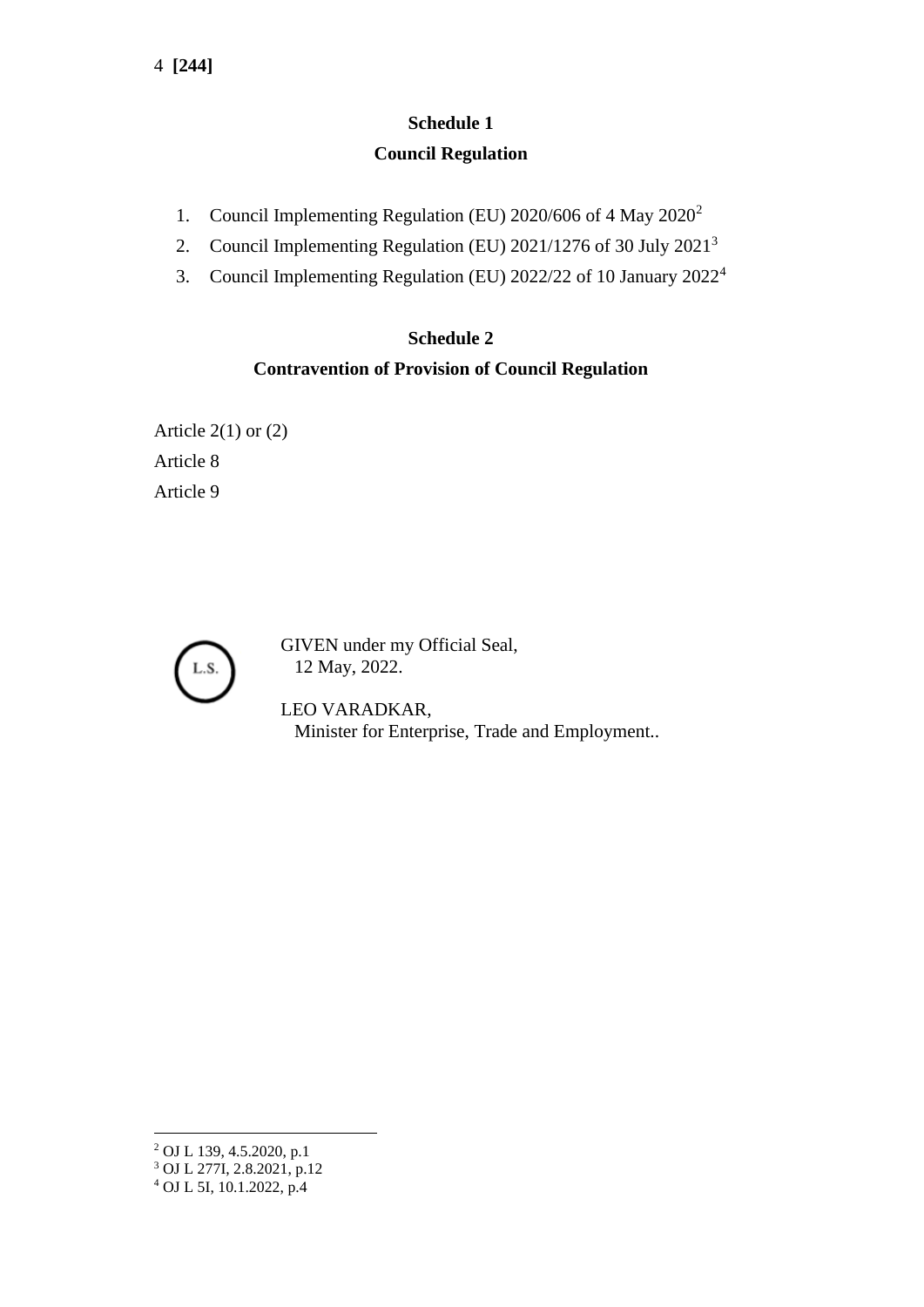#### EXPLANATORY NOTE

### (*This note is not part of the instrument and does not purport to be a legal interpretation*.)

These Regulations provide for the enforcement of restrictive measures contained in Council Regulation (EU) No 2019/1716 regarding restrictive measures concerning Nicaragua.

The Regulations provide that competent authorities of the State may issue directions for the purpose of giving full effect to the sanctions.

The Regulations create offences for breach of the Council Regulations or for failure to comply with the directions of competent authorities of the State with regard to implementation of the sanctions and provides for appropriate penalties.